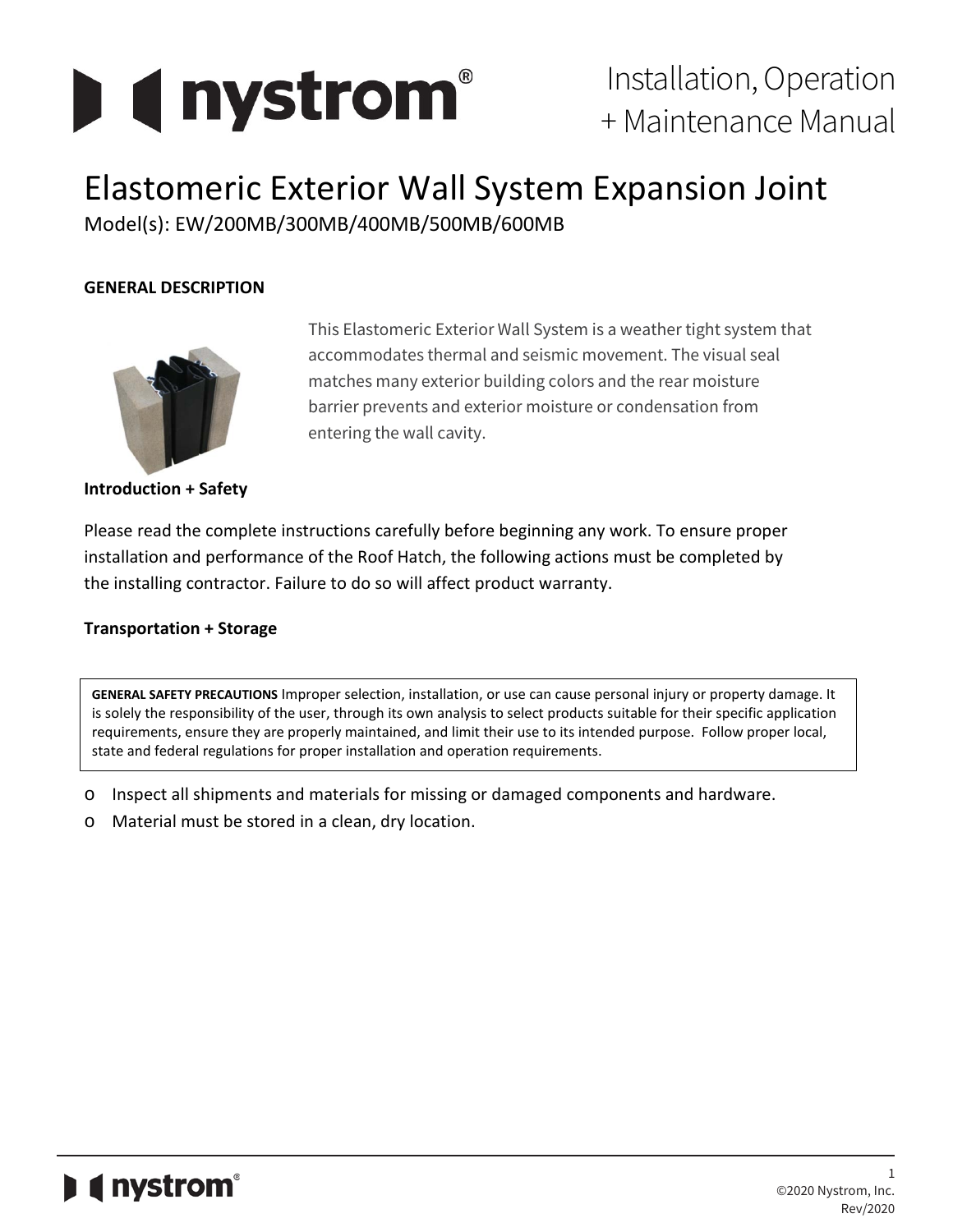Installation, Operation & Maintenance Elastomeric Exterior Wall System Expansion Joint Model(s):EW/200MB/300MB/400MB/500MB/600MB

#### **STANDARD COMPONENTS**

Wall Mount Extrusion Part Number-27463

fi*mmmmmm* 

ø3/16" Tapcon screw<br>Part Number—27529



\*\*Butt splice clip Part Number-27511



\*\*Splice clip: same plane

- \* Additional components needed for adhesive installation. Place order for required quantities.
- \*\* Optional components for splice procedures. Place order for required quantities

#### **Components**

|              | <b>Visual Seal Color Part Number</b> |                      |                   |           |                   |  |  |
|--------------|--------------------------------------|----------------------|-------------------|-----------|-------------------|--|--|
| Model        |                                      | <b>Black</b><br>Seal | <b>White Seal</b> | Gray Seal | <b>Beige Seal</b> |  |  |
| EJ-EWN-200MB | -                                    | B                    | W                 | G         | E                 |  |  |
| EJ-EWN-300MB | -                                    | B                    | W                 | G         | Е                 |  |  |
| EJ-EWN-300MB |                                      | B                    | W                 | G         | E                 |  |  |
| EJ-EWN-400MB | -                                    | B                    | W                 | G         | Е                 |  |  |

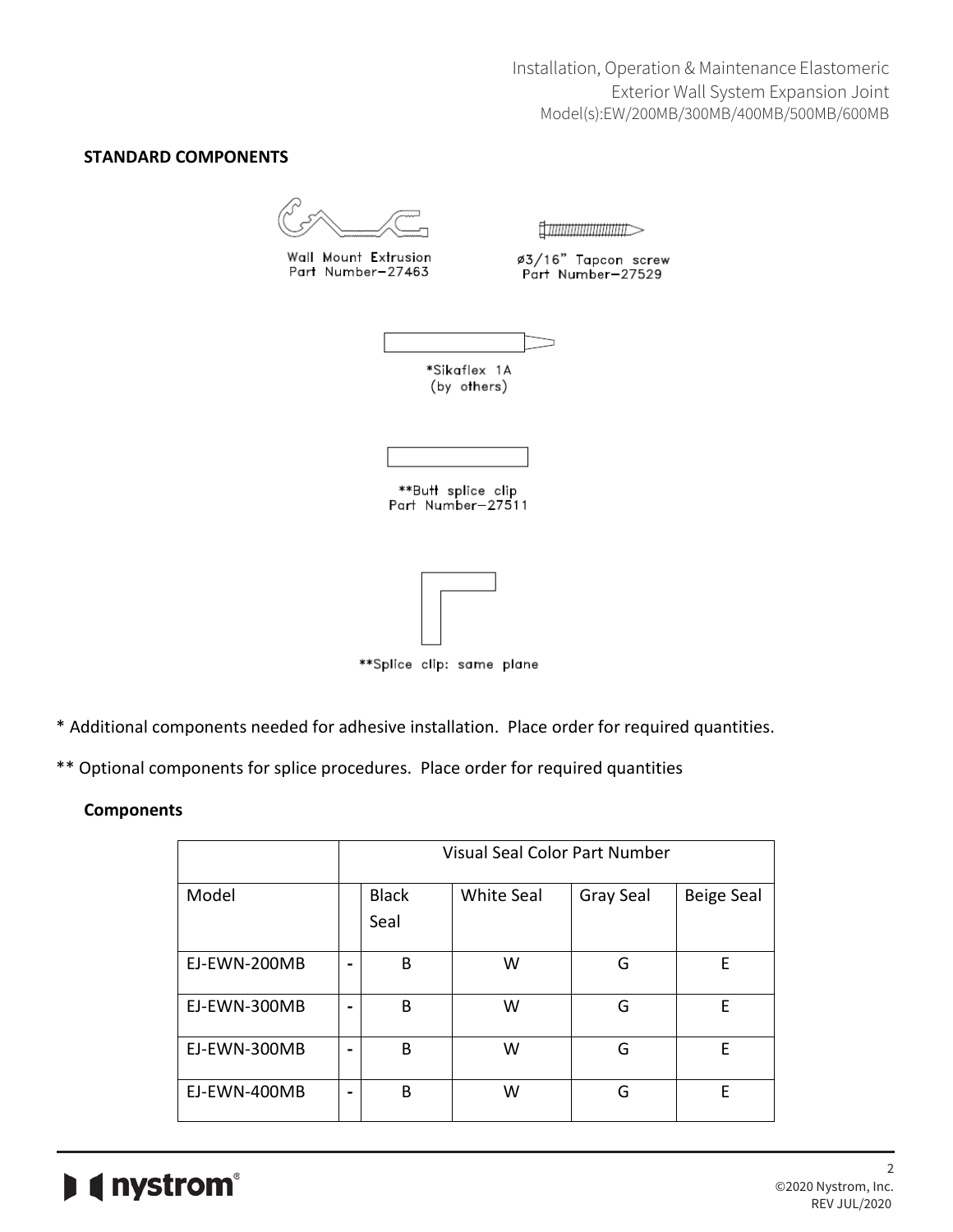| EJ-EWN-500MB | - | W |  |
|--------------|---|---|--|
| EJ-EWN-600MB | - | W |  |

### **INSTALLATION**



- 1. Apply adhesive along back of the aluminum extrusions prior to installation. (following adhesive manufacturers guidelines).
	- a. Note: Adhesive manufacturer may require coating adjacent surfaces, verify with adhesive manufacturer prior to proceeding.
- 2. Field measure all lengths and directional changes for aluminum extrusions to ensure their proper layout where required.
- 3. Mount extrusions to wall surface and install temporary wood blocking (Fig. 1) to secure extrusions to wall while adhesive cures and for field drilling for standard installation.
	- o Wood blocking should be non-continuous to permit field drilling of anchor holes at required spacing. Contact adhesive manufacturer for proper cure times before proceeding to next step.
	- o Always review architectural plans for specific project requirements

# **Note**

- o For Standard Installation, continue to step 4
- o For adhesive installation, continue to step 6



Fig. 1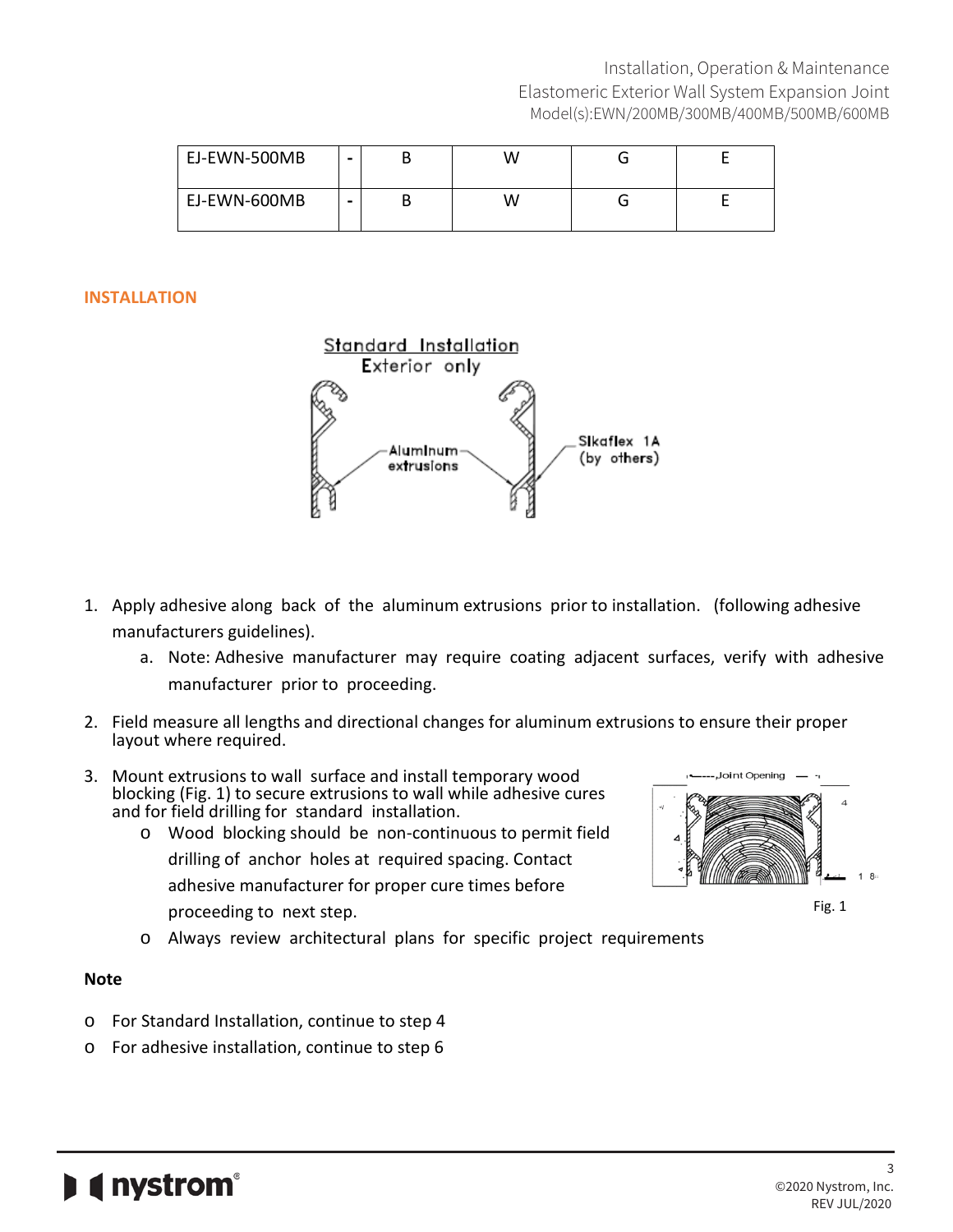- 4. Position aluminum extrusions and mark hole locations. Drill holes through aluminum flange and into walls for  $3/16''$  @ 18" on center (Fig. 2).
- 5. Secure aluminum extrusion to wall with 3/16" Tapcon screws at 18" on center
- 6. Before installing moisture barrier, apply Sikaflex 1A adhesive to rear locking cavities of the aluminum extrusions. Ensure full engagement of locking lug.
- 7. Before installing visual seal apply Sikaflex adhesive into the front locking cavities of the aluminum extrusions (1A Fig. 3). Ensure full engagement of locking lug.
- 8. Utilizing roller tool apply pressure directly over locking lug to ensure proper engagement of seal lug (Fig. 4).

# **Visual Seal Field Splice Procedures (Fig. 5)**

- 1. Cut ends of the visual seal, with a sharp knife, to the desired angle using a formed jig with miter box {supplied by contractor). Ensure cuts are clean, straight and square.
- 2. Cleans ends of seal with a solvent to remove any foreign material.
- 3. Reassemble mitered ends of adjacent seals utilizing the reinforcing corner clips (for go transitions only}.
- 4. Apply adhesive as specified by the manufacturer to one of the two seal surfaces to be bonded.
- 5. Apply pressure bringing the two surfaces in tight contact immediately upon completing application of the adhesive. Hold in place for approximately one to two minutes to allow adhesion.
- 6. Re-check quality of all miters or splices and apply additional adhesive if required to ensure proper miter or
- 7. splice.
- 8. Contact manufacturer for clarification of above procedure (if required) prior to proceeding with splicing visual seal profile. It is usually recommended to allow 15 minutes time before installing spliced seal. Care shall be exercised as a result that it takes 24 hours for adhesive to fully cure.





Fig. 3

İsual Sea